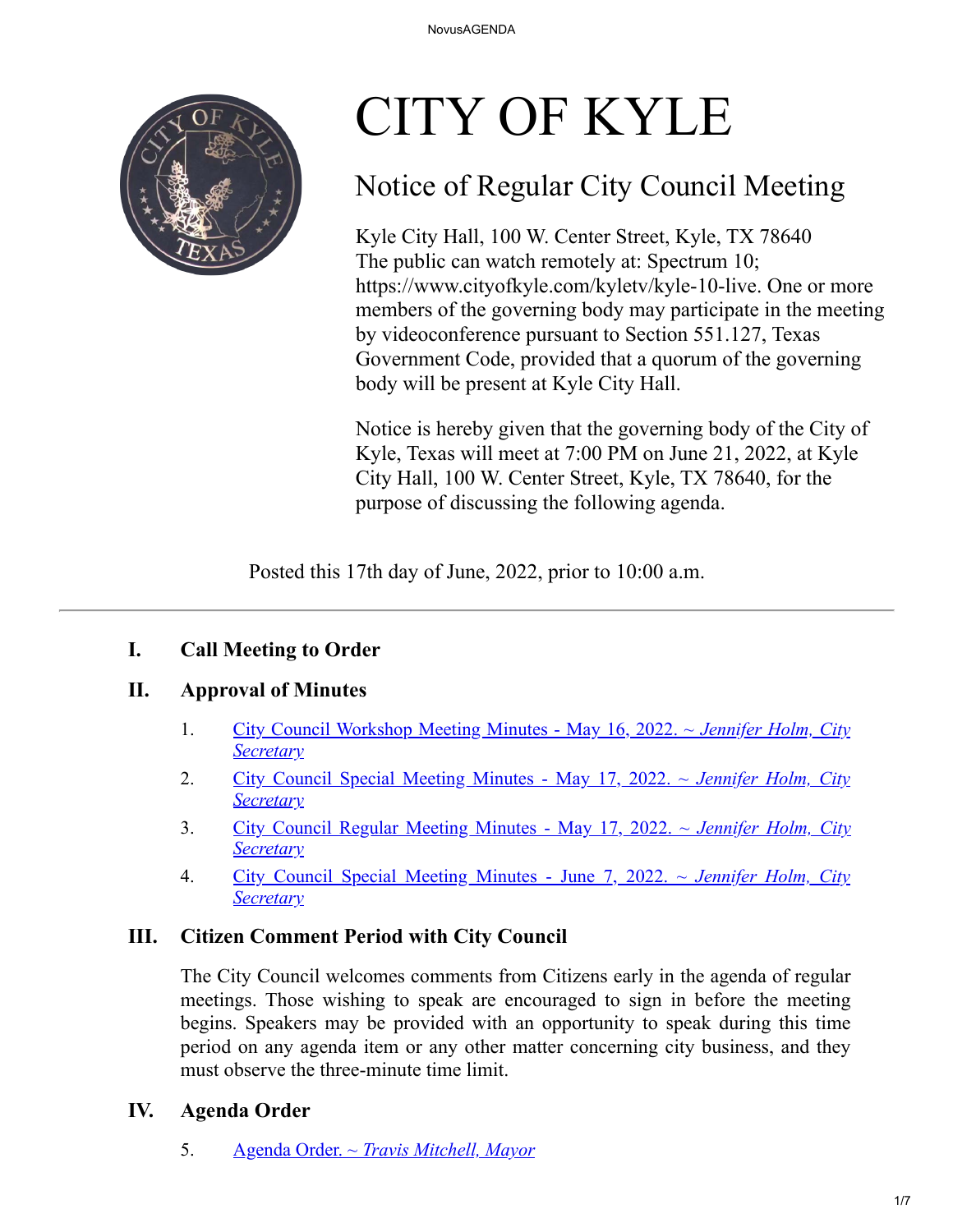## **V. Presentation**

- 6. Juneteenth proclamation. *[~ Dex Ellison, Council Member](https://kyle.novusagenda.com/agendapublic/CoverSheet.aspx?ItemID=17046&MeetingID=1533)*
- 7. [Presentation of Graduates of the 2022 Team Kyle Academy. ~ James R. Earp,](https://kyle.novusagenda.com/agendapublic/CoverSheet.aspx?ItemID=17061&MeetingID=1533) Assistant City Manager
- 8. [Update on various capital improvement projects, road projects, building program,](https://kyle.novusagenda.com/agendapublic/CoverSheet.aspx?ItemID=17021&MeetingID=1533) and/or general operational activities where no action is required. *~ J. Scott Sellers, City Manager*
	- Budget Workshops
	- Boards and Commissions Openings
	- James Adkins Pool Public Swim Day June 24
	- July is Parks and Recreation Month
	- 2022 Independence Day Fireworks Show July 4
	- Pie in the Sky Day Celebration Sept. 3
	- State of the City June 28
	- Summer Reading Program
	- New Employees
- 9. [CIP/Road Projects and Consent Agenda Presentation.](https://kyle.novusagenda.com/agendapublic/CoverSheet.aspx?ItemID=17022&MeetingID=1533) *~ Leon Barba, P.E., City Engineer*

## **VI. Consent Agenda**

- 10. Approve the submittal of a Section 319(h) Nonpoint Source (NPS) Grant Program application to the TCEQ to fund a water quality improvement project. The grant has a  $60/40$  match which would require a city match of  $\sim $140,000.00$  over 3 years if awarded. *~ Kathy Roecker, Stormwater Management Plan Administrator*
- 11. Approve Amendment #1 to Task Order No. 2 to K FRIESE & ASSOCIATES, [INC., Austin, Texas in an amount not to exceed \\$6,170.00, increasing the total](https://kyle.novusagenda.com/agendapublic/CoverSheet.aspx?ItemID=16999&MeetingID=1533) contract amount not to exceed \$60,580.00 for additional design revisions for the Downtown Electrical Relocation Project. ~ *Leon Barba, P.E., City Engineer*
- 12. *(Second Reading)* An ordinance granting to Universal Natural Gas, LLC (d/b/a Universal Natural Gas, Inc.) and its successors and assigns, for a period of ten (10) years from the effective date of this ordinance, a non-exclusive franchise and right to enter the public ways to install, operate and maintain a distribution system within, along, across, over and under the public ways of the city of Kyle, Texas for the transportation, distribution and/or sale of gas to customers and the public in [the city; defining the words and phrases therein; providing for assignment, sale or](https://kyle.novusagenda.com/agendapublic/CoverSheet.aspx?ItemID=17019&MeetingID=1533) lease of the franchise; providing for use and repair of the public ways; providing for regulation of service; establishing depth of pipelines; establishing rights and duties in the movement and alteration of pipelines; providing for indemnification of the city of Kyle; providing for inspection of grantee's records; requiring grantee to pay a franchise fee; providing for conditions of the franchise; providing for construction of this ordinance upon the invalidity of any part thereof; providing for acceptance of this franchise by grantee and both an effective and an operative date thereof; repealing all other ordinances directly in conflict herewith; providing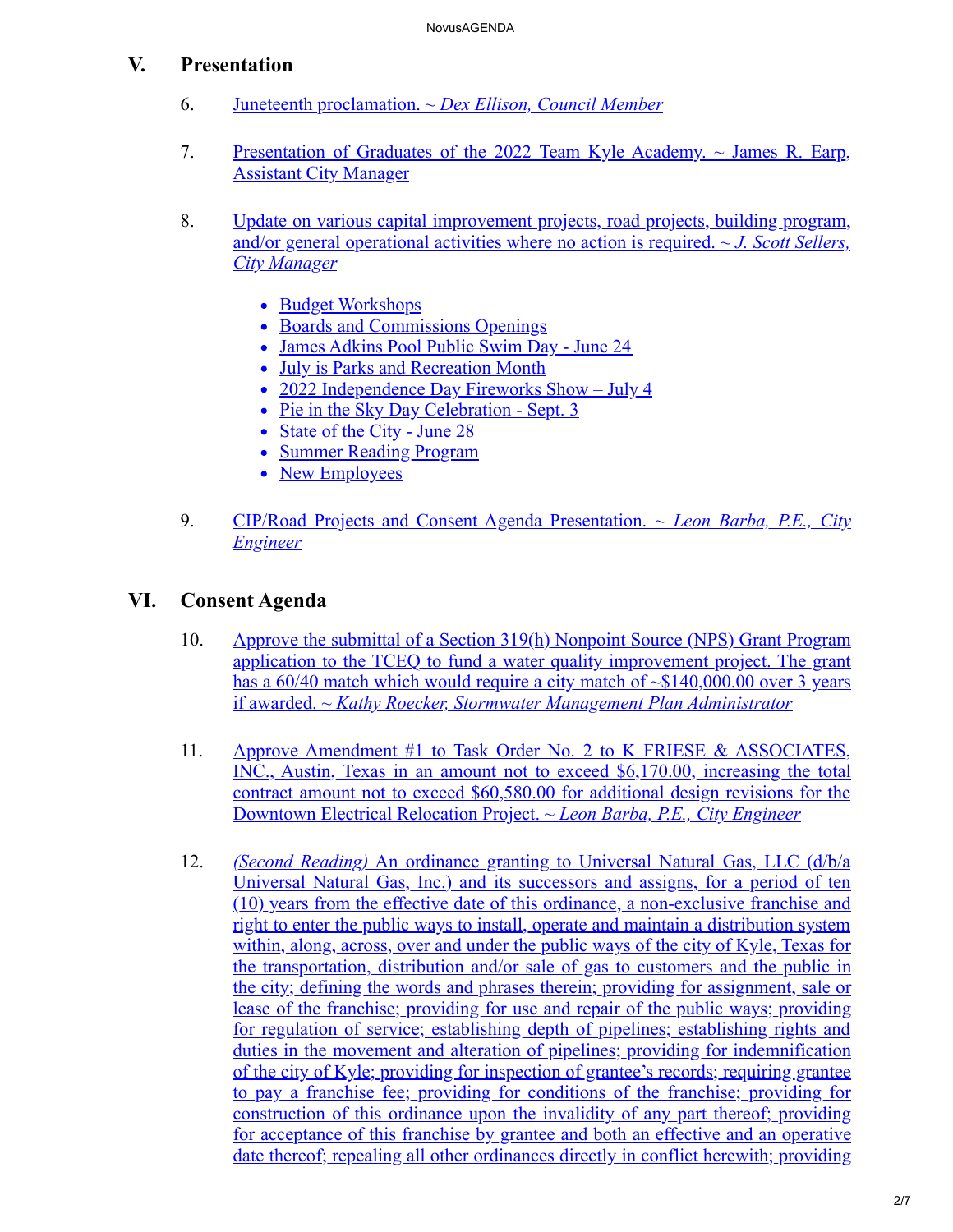[for severability; providing for publication and prescribing an effective date.](https://kyle.novusagenda.com/agendapublic/CoverSheet.aspx?ItemID=17019&MeetingID=1533) *~ Jerry Hendrix, Assistant City Manager*

*City Council voted 6-0 to approve on first reading on 6/7/2022.*

- 13. [Approve a resolution of the City Council of the City of Kyle, Texas accepting the](https://kyle.novusagenda.com/agendapublic/CoverSheet.aspx?ItemID=17024&MeetingID=1533) Casetta Ranch Section 3 improvements: finding and determining that the meeting at which this Resolution is passed was noticed and is open to the Public as required by law. ~ *Leon Barba, P.E., City Engineer*
- 14. [Approve a resolution of the City Council of the City of Kyle, Texas accepting the](https://kyle.novusagenda.com/agendapublic/CoverSheet.aspx?ItemID=17026&MeetingID=1533) Brooks Ranch Phase 2 improvements: finding and determining that the meeting at which this Resolution is passed was noticed and is open to the Public as required by law. ~ *Leon Barba, P.E., City Engineer*
- 15. Authorize award and execution of a contract with BURGESS &NIPLE, INC., [Austin, Texas in an amount not to exceed \\$16,450.00 for providing water](https://kyle.novusagenda.com/agendapublic/CoverSheet.aspx?ItemID=17027&MeetingID=1533) distribution modeling for the Kyle Marketplace Development. ~ *Leon Barba, P.E., City Engineer*
- 16. [Approve ECS contract for Testing at Public Safety Center in the amount of](https://kyle.novusagenda.com/agendapublic/CoverSheet.aspx?ItemID=17032&MeetingID=1533) \$25,200.00 to perform the necessary Air Barrier Testing that is called out in the specifications to be provided by owner. *~ David Harding, AG|CM*
- 17. Approve the construction contract agreement between the City of Kyle and [TEXAS REALTY/RETAIL PARTNERS, INC., \(Developer\), in order for the City](https://kyle.novusagenda.com/agendapublic/CoverSheet.aspx?ItemID=17039&MeetingID=1533) to reimburse the Developer per the agreement up to a maximum amount not to exceed \$693,796.95 which includes a five (5) percent contingency for the construction of the Center Street Wastewater Phase I improvements. ~ *Leon Barba, P.E., City Engineer*
- 18. [Approve Brick and Mortar Phase 1B Site Plan \(SD-22-0136\) 8.72 acres; 2 lots](https://kyle.novusagenda.com/agendapublic/CoverSheet.aspx?ItemID=17040&MeetingID=1533) located at the intersection of Benner and Jack Ryan. *~ Amber Lewis, Assistant City Manager*

Planning and Zoning Commission voted 5-0 to recommend approval.

- 19. Authorize award and execution of a Purchase Order to Solid Border in an amount [not to exceed \\$165,174.00 for the purchase of IT networking equipment for the](https://kyle.novusagenda.com/agendapublic/CoverSheet.aspx?ItemID=17041&MeetingID=1533) new Kyle Public Safety Center. *~ Matt Dawson, Director Information Technology*
- 20. [Ratify emergency pump repairs to reclaimed water effluent pump #1 at the](https://kyle.novusagenda.com/agendapublic/CoverSheet.aspx?ItemID=17047&MeetingID=1533) Wastewater Treatment Plant, in an amount not to exceed \$18,604.53 payable to AUSTIN ARMATURE WORKS, LP, Buda Texas. *~ Harper Wilder, Director of Public Works*
- 21. [In compliance with Ordinance No. 566, the Library Services Department is](https://kyle.novusagenda.com/agendapublic/CoverSheet.aspx?ItemID=17055&MeetingID=1533) requesting the City Council to declare all furniture and associated equipment identified by attached photographs as salvage or junk property and authorize the disposal of said city property as appropriate by the department. *~ Paul Phelan, Director of Library Services*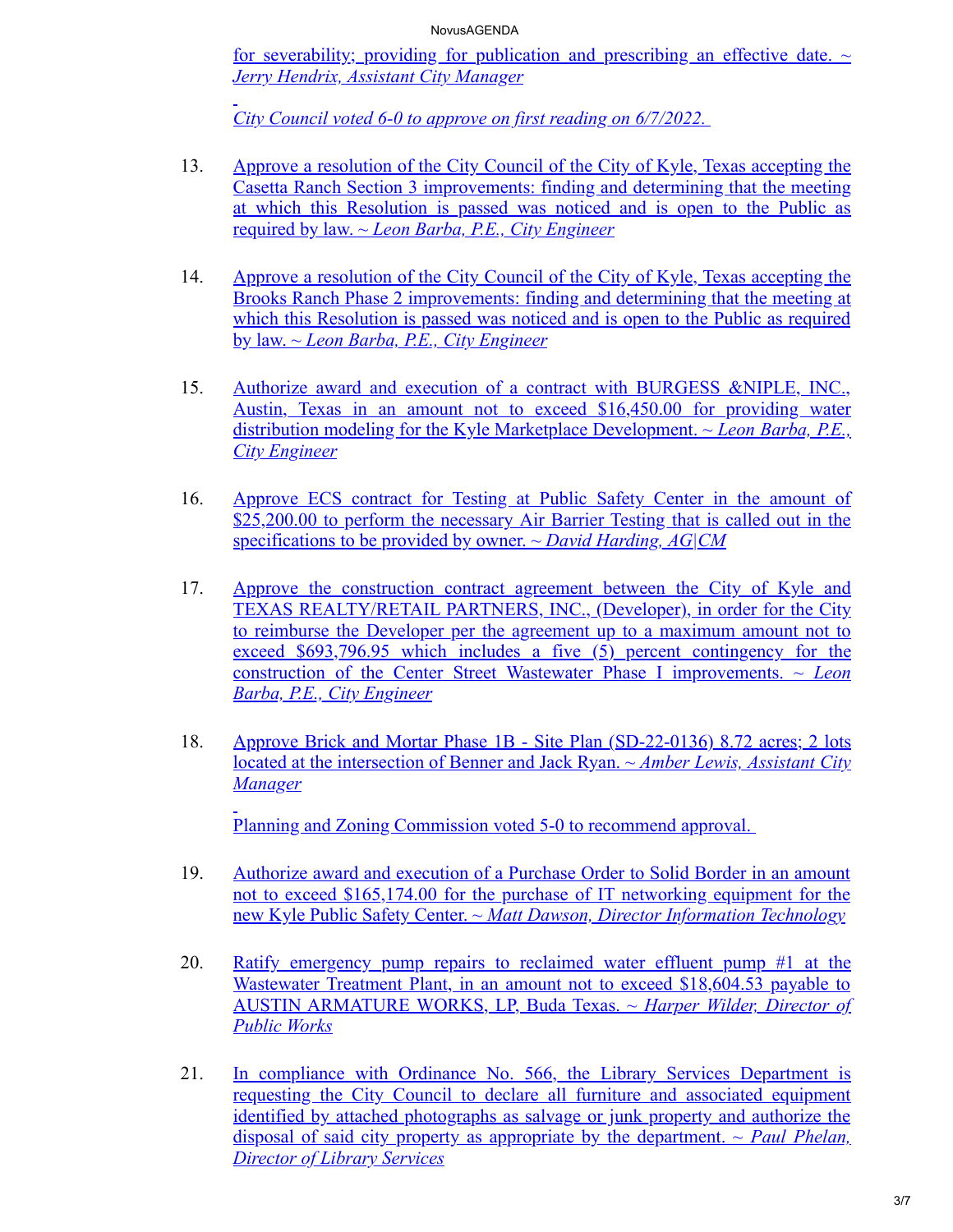## **VII. Items Pulled from Consent Agenda**

## **VIII. Consider and Possible Action**

- 22. Consideration and approval of a resolution of the City Council of the City of Kyle, Texas, Authorizing the acceptance of certain revenues in the tax increment fund from Tax Increment Reinvestment Zone Number Two, City of Kyle, Texas to pay certain project costs, including projects to be financed by the City through the issuance of Certificates of Obligation; Agreeing to be reimbursed by TIRZ #2 for all annual debt service payments on the Certificates of Obligation until their stated [maturity or prior redemption; Making findings of fact; and Other matters in](https://kyle.novusagenda.com/agendapublic/CoverSheet.aspx?ItemID=17048&MeetingID=1533) connection therewith. *~ Stephanie Leibe, Norton Rose Fulbright US LLP*
- 23. [Consideration and approval of a resolution approving the City's plan of finance](https://kyle.novusagenda.com/agendapublic/CoverSheet.aspx?ItemID=17051&MeetingID=1533) pertaining to the contemplated issuance of obligations to be designated as "City of Kyle, Texas Combination Tax and Limited Pledge Revenue Certificates of Obligation, Series 2022"; Authorizing City staff and the City's financial advisor and bond counsel to proceed with this plan of finance; and Authorizing other matters related to the foregoing. *~ Stephanie Leibe, Norton Rose Fulbright US LLP*
- 24. [Consideration and approval of a resolution approving the City's plan of finance](https://kyle.novusagenda.com/agendapublic/CoverSheet.aspx?ItemID=17052&MeetingID=1533) pertaining to the contemplated issuance of obligations to be designated as "City of Kyle, Texas General Obligation Bonds, Series 2022"; Authorizing City staff and the City's financial advisor and bond counsel to proceed with this plan of finance; and Authorizing other matters related to the foregoing. *~ Stephanie Leibe, Norton Rose Fulbright US LLP*
- 25. Consideration and approval of a resolution relating to Establishing the City's intention to reimburse itself for the prior lawful expenditure of funds relating to constructing various city improvements from the proceeds of tax-exempt [obligations to be issued by the City for authorized purposes; Authorizing other](https://kyle.novusagenda.com/agendapublic/CoverSheet.aspx?ItemID=17053&MeetingID=1533) matters incident and related thereto; and Providing an effective date. *~ Stephanie Leibe, Norton Rose Fulbright US LLP*
- 26. Consider and possible action on a proposal from Verdunity, Inc. for Professional [Services for the Comprehensive Plan Update and to authorize the City Manager to](https://kyle.novusagenda.com/agendapublic/CoverSheet.aspx?ItemID=17017&MeetingID=1533) execute a contract in an amount not to exceed \$300,000.00. *~ Amber Lewis, Assistant City Manager*
- 27. (*First Reading*) An ordinance amending Chapter 53 (Zoning) of the City of Kyle, Texas, for the purpose of rezoning approximately 5.4 acres of land from Agriculture 'A' to 'R-1-T' (Residential Townhouse 1) and approximately 4.6 acres 'RS' (Retail Services) for property located at 951 Windy Hill Road in Hays County, Texas. (Everardo Rosales - Z-22-0098) *~ Amber Lewis, Assistant City Manager*

*[Planning and Zoning Commission voted 5-0 to recommend approval of the](https://kyle.novusagenda.com/agendapublic/CoverSheet.aspx?ItemID=17009&MeetingID=1533) request.*

• Public Hearing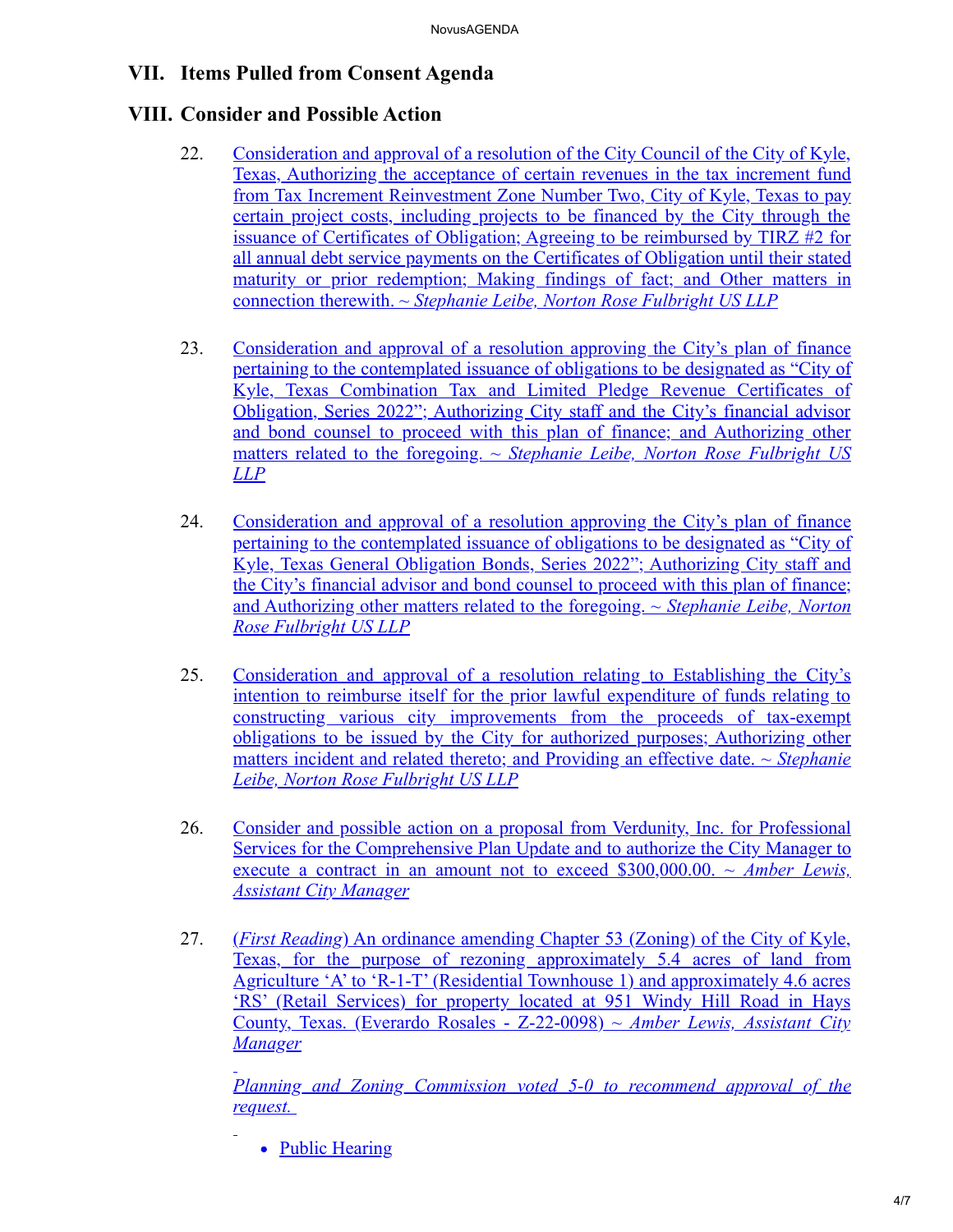28. (*First Reading*) An ordinance amending Chapter 53 (Zoning) of the City of Kyle, Texas, for the purpose of rezoning approximately 32.34 acres of land from Agriculture 'A' to Retail Service District 'RS' for property located at the north corner of E RR 150 & SH-21 in Hays County, Texas. (FM RD 812, LLC - Z-22- 0100) *~ Amber Lewis, Assistant City Manager*

*[Planning and Zoning Commission voted 5-0 to recommend approval of the](https://kyle.novusagenda.com/agendapublic/CoverSheet.aspx?ItemID=17010&MeetingID=1533) request.*

- Public Hearing
- 29. [Consideration and possible action to approve PR-4 "Constant Technologies"](https://kyle.novusagenda.com/agendapublic/CoverSheet.aspx?ItemID=16996&MeetingID=1533) addition at Public Safety Center in the amount of \$1,109,678.03. *~ David Harding, AG|CM*
- 30. [Consideration and possible action to approve the addition of the Vybe Trail](https://kyle.novusagenda.com/agendapublic/CoverSheet.aspx?ItemID=17062&MeetingID=1533) (Option 2) at Public Safety Center in an amount not to exceed \$340,000.00.  $\sim$ *David Harding, AG|CM*
- 31. [Consider and possible action on a proposal from AG|CM Inc. for Project](https://kyle.novusagenda.com/agendapublic/CoverSheet.aspx?ItemID=17060&MeetingID=1533) Management Services for the proposed 104 S. Burleson Building Project and to authorize the City Manager to execute a contract in an amount not to exceed \$211,152.00. *~ Amber Lewis, Assistant City Manager*
- 32. [Consider and possible action on a Public Improvement District Deposit](https://kyle.novusagenda.com/agendapublic/CoverSheet.aspx?ItemID=16980&MeetingID=1533) Agreement by and between the City of Kyle, Texas and Meritage Homes of Texas, LLC (Limestone Creek). *~ Amber Lewis, Assistant City Manager*
- 33. [Consider and possible action on a Development Agreement by and between the](https://kyle.novusagenda.com/agendapublic/CoverSheet.aspx?ItemID=16964&MeetingID=1533) City of Kyle, Texas and Meritage Homes of Texas, LLC (Limestone Creek). *~ Amber Lewis, Assistant City Manager*
- 34. [Consider and possible action on a Resolution of the City Council of the City of](https://kyle.novusagenda.com/agendapublic/CoverSheet.aspx?ItemID=16979&MeetingID=1533) Kyle, Texas accepting a Petition for Creation of the Limestone Creek Public Improvement District; Setting a public hearing under Sec. 372.009 of the Texas Local Government Code on the advisability of the creation of the Limestone Creek Public Improvement District within the City of Kyle, Texas; and Authorizing the issuance of notice by the City Secretary of Kyle, Texas regarding the public hearing. *~ Amber Lewis, Assistant City Manager*
- 35. [Discussion and possible action regarding pay increases for seasonal pool staff with](https://kyle.novusagenda.com/agendapublic/CoverSheet.aspx?ItemID=17044&MeetingID=1533) the purpose of providing residents with more public access to the city pool.  $\sim$ *Yvonne Flores-Cale, Council Member*
- 36. Grand Junction Trip Recap. *[~ Daniela Parsley, Council Member; Dex Ellison,](https://kyle.novusagenda.com/agendapublic/CoverSheet.aspx?ItemID=17030&MeetingID=1533) Council Member; and Robert Rizo, Mayor* Pro Tem
- 37. [Consider and possible action to host Kyle market dates on a weekly or biweekly](https://kyle.novusagenda.com/agendapublic/CoverSheet.aspx?ItemID=17029&MeetingID=1533) basis all year round. Except when City events are taking place. *~ Daniela Parsley, Council Member*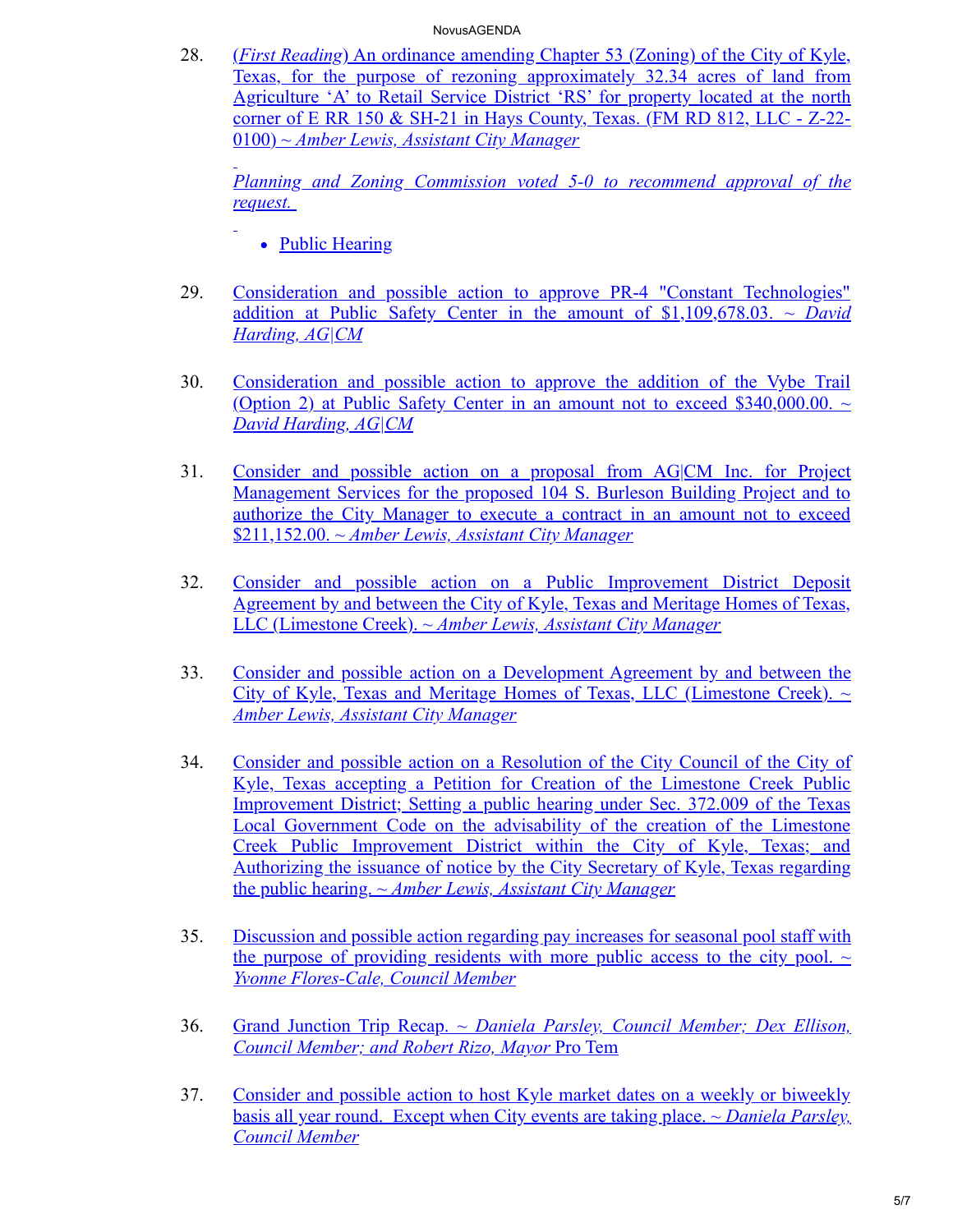- 38. [Discussion and general direction regarding logistics for selection of time capsule](https://kyle.novusagenda.com/agendapublic/CoverSheet.aspx?ItemID=17058&MeetingID=1533) items for Heroes Memorial Park. *~ Travis Mitchell, Mayor*
- 39. [Consider and possible action to create an ordinance to prohibit political signs or](https://kyle.novusagenda.com/agendapublic/CoverSheet.aspx?ItemID=17028&MeetingID=1533) partisan tents at any city events and clarify the city's existing political sign regulations. *~ Daniela Parsley, Council Member*
- 40. [Discussion and possible action regarding the creation of a city auditor position](https://kyle.novusagenda.com/agendapublic/CoverSheet.aspx?ItemID=17043&MeetingID=1533) under financial department. *~ Yvonne Flores-Cale, Council Member*
- 41. Discussion and possible action regarding all City policies, to include the process [of keeping Council updated on any policy changes, in order to comply with](https://kyle.novusagenda.com/agendapublic/CoverSheet.aspx?ItemID=17045&MeetingID=1533) Section 4.03b of the City's Charter. *~ Yvonne Flores-Cale, Council Member*

### **IX. Executive Session**

- 42. Pursuant to Chapter 551, Texas Government Code, the City Council reserves the right to convene into Executive Session(s) from time to time as deemed necessary [during this meeting. The City Council may convene into Executive Session](https://kyle.novusagenda.com/agendapublic/CoverSheet.aspx?ItemID=17063&MeetingID=1533) pursuant to any lawful exception contained in Chapter 551 of the Texas Government Code including any or all of the following topics.
	- 1. Pending or contemplated litigation or to seek the advice of the City Attorney pursuant to Section 551.071.
		- o SouthWest Water Company Negotiation
	- 2. Possible purchase, exchange, lease, or value of real estate pursuant to Section 551.072.
		- o Right of Way Acquisition
		- o Veterans Drive property acquisition
	- 3. Personnel matters pursuant to Section 551.074.
	- 4. Convene into executive session pursuant to Section 551.087, Texas Government Code, to deliberate regarding the offer of economic incentives to one or more business prospects that the City seeks to have locate, stay, or expand in or near the City.
		- o Project On the Tracks
- 43. [Take action on items discussed in Executive Session.](https://kyle.novusagenda.com/agendapublic/CoverSheet.aspx?ItemID=17023&MeetingID=1533)

## **X. Adjourn**

*At any time during the Regular City Council Meeting, the City Council may adjourn into an Executive Session, as needed, on any item listed on the agenda for which state law authorizes Executive Session to be held*

\*Per Texas Attorney General Opinion No. JC-0169; Open Meeting & Agenda Requirements, Dated January 24, 2000: The permissible responses to a general member communication at the meeting are limited by 551.042, as follows: "SEC. 551.042. Inquiry Made at Meeting. (a) If, at a meeting of a government body, a member of the public or of the governmental body inquires about a subject for which notice has not been given as required by the subchapter, the notice provisions of this subchapter, do not apply to:(1) a statement of specific factual information given in response to the inquiry; or (2) a recitation of existing policy in response to the inquiry. (b) Any